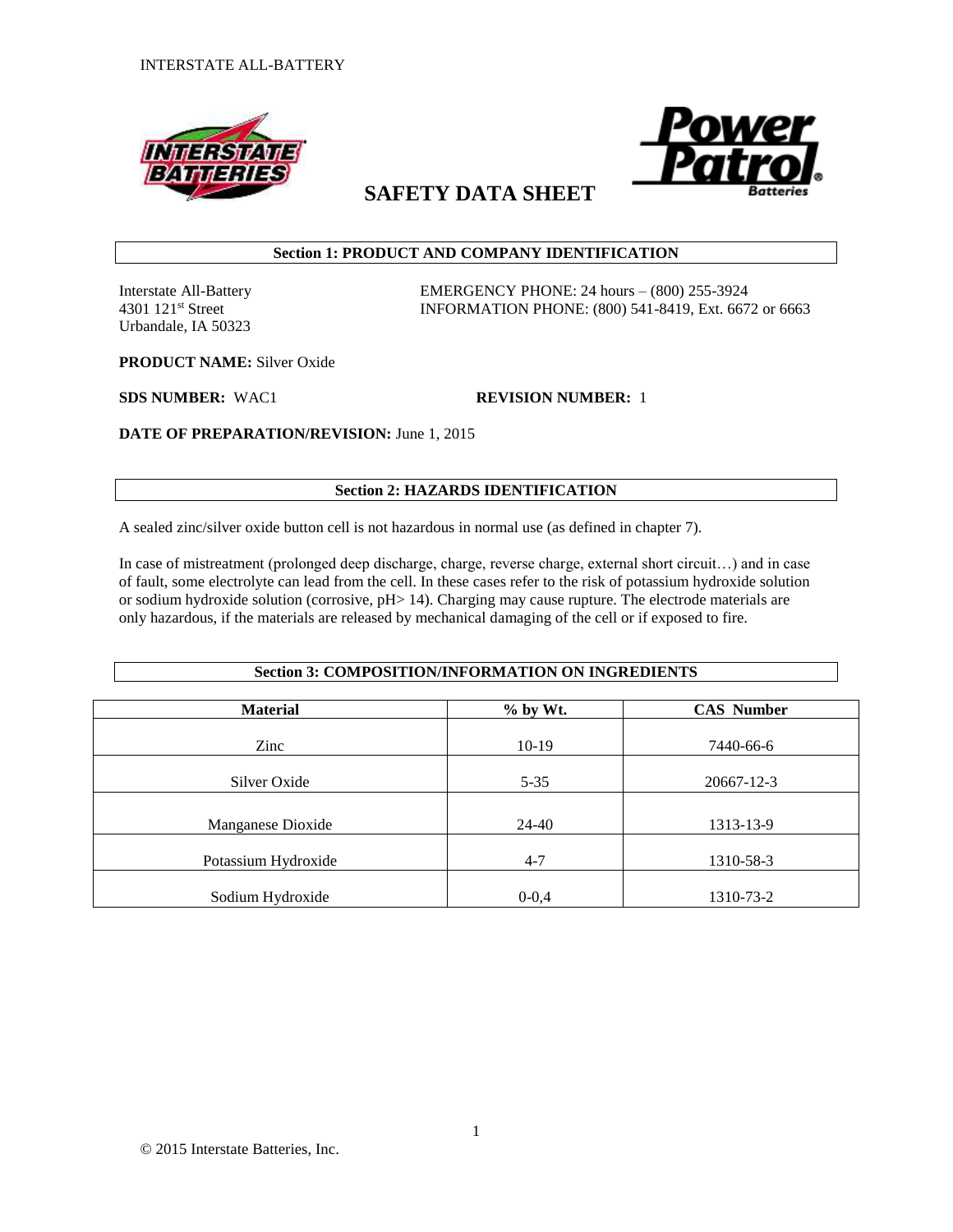### **Section 4: FIRST AID MEASURES**

**EYE CONTACT:** Immediately rinse with cool running water for at least 15 minutes. Seek medical attention immediately after rinsing.

**SKIN CONTACT:** Wash thoroughly with soap and water. If acid is splashed on clothing or shoes, remove immediately and discard.

**INHALATION:** Remove from exposure to fresh air and consult a physician if any of the acute effects listed above develop.

**INGESTION:** Do not induce vomiting. Refer to a physician immediately.

## **Section 5: FIRE FIGHTING MEASURES**

**EXTINGUISHING MEDIA:** Carbon dioxide (CO2) or dry chemical fire extinguisher

**SPECIAL FIRE FIGHTING PROCEDURES:** Firefighters should wear positive pressure self-contained breathing apparatus and full protective clothing. Fight fire from a distance or protected area. Cool fire exposed batteries to prevent rupture. Use caution when handling fire-exposed containers (containers may rocket or explode in heat of fire).

### **Section 6: ACCIDENTAL RELEASE MEASURES**

Caustic potassium hydroxide may be released from leaking or ruptured batteries. Clean-up personnel should wear appropriate protective clothing to avoid eye and skin contact and inhalation of vapors or fumes. Increase ventilation. Carefully collect batteries and place in an appropriate container for disposal.

#### **Section 7: HANDLING AND STORAGE**

**MECHANICAL CONTAINMENT:** Batteries normally evolve hydrogen which, when combined with oxygen from the air, can produce a combustible or explosive mixture unless vented. If such a mixture is present, short circuits, high temperature, or static sparks can cause an ignition.

Do not obstruct safety release vents on batteries. Encapsulation (potting) of batteries will not allow cell venting and can cause high pressure rupture.

**HANDLING:** Accidental short circuit for a few seconds will not seriously affect the battery. Prolonged short circuit will cause the battery to lose energy, and can cause the safety release vent to open. Sources of short circuits include jumbled batteries in bulk containers, metal jewelry, metal covered tables or metal belts used for assembly of batteries into devices.

**WARNING:** Do not install backwards, charge, put in fire, or mix with other battery types. May explode or leak causing injury. **Replace all batteries at the same time.**

**STORAGE:** Store in a cool, well ventilated area. Elevated temperatures can result in shortened battery life.

**CHARGING:** This battery is manufactured in a charged state. It is not designed for recharging. Recharging can cause battery leakage or, in some cases, high pressure rupture. Inadvertent charging can occur if a battery is installed backwards.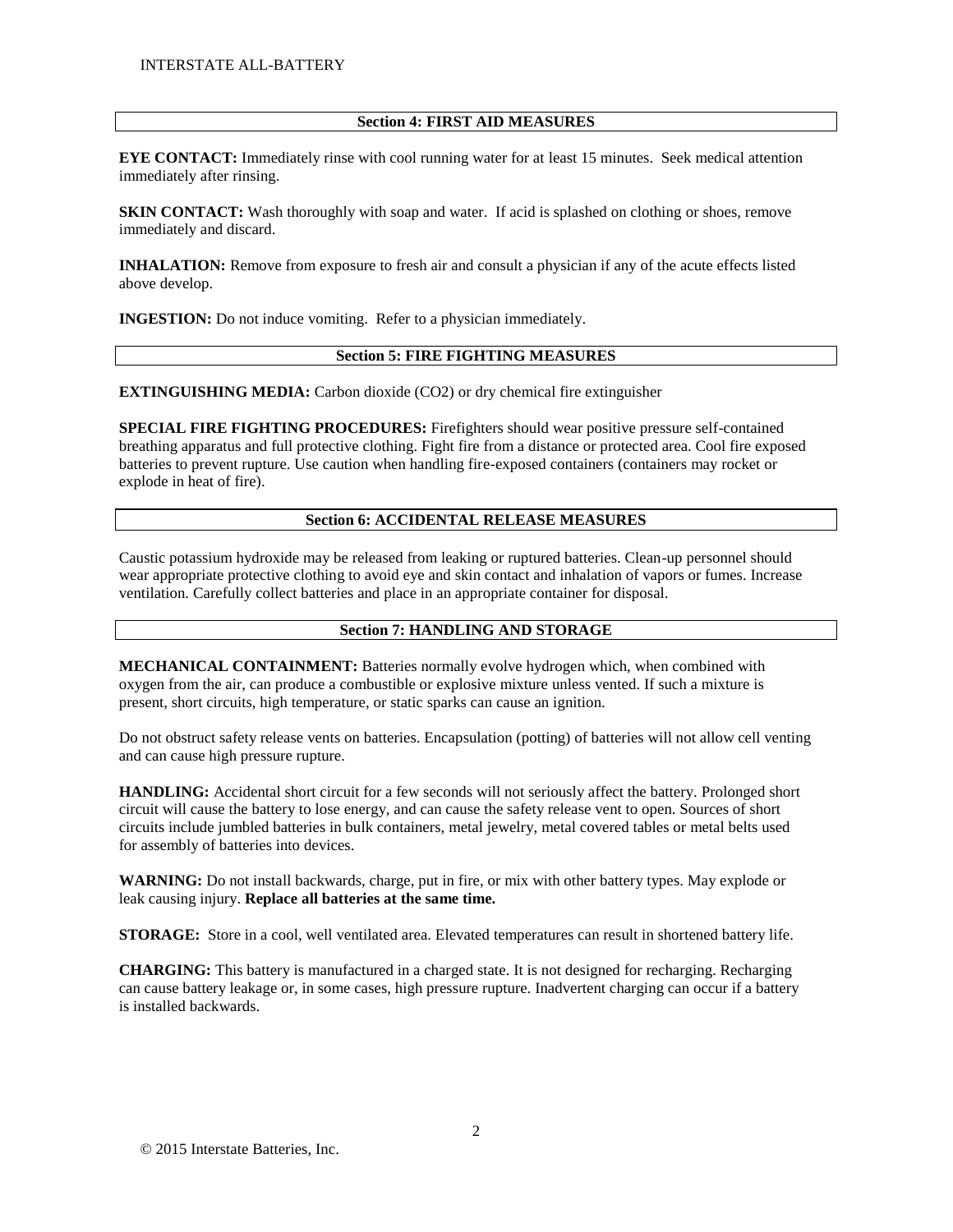## **Section 8: EXPOSURE CONTROLS/PERSONAL PROTECTION**

Under normal conditions (discharge, avoid prolonged deep discharge) release of ingredients does not occur.

#### **Section 9: PHYSICAL AND CHEMICAL PROPERTIES**

Not applicable if closed.

## **Section 10: STABILITY AND REACTIVITY**

**Dangerous reactions:** When heated above 70° the risk of rupture occurs.

## **Section 11: TOXICOLOGICAL INFORMATION**

Under normal conditions (during charge and discharge) release of ingredients does not occur. If accidental release occurs see information in section 2, 3, and 4

#### **Section 12: ECOLOGICAL INFORMATION**

No eco-toxicity data is available. This product is not expected to present an environmental hazard. Silver oxide batteries do not contain any added mercury, cadmium or lead.

#### **Section 13: DISPOSAL**

Dispose in compliance with federal, state/provincial and local regulations.

*Non-Household Setting (US Federal)*: Silver oxide batteries in their original form (finished consumer product), when disposed of as waste, are considered **non-hazardous** waste according to Federal RCRA regulation (40 CFR 261).

*Household Use:* Silver oxide batteries can be safely disposed of with normal household waste. Do not accumulate large quantities used batteries for disposal as accumulation could cause batteries to short-circuit.

Do not incinerate.

It is recommended that the batteries be recycled. To find an Interstate All Battery Store that will send Silver oxide batteries for recycling, please go to the dealer locator function found at [www.interstatebatteries.com.](http://www.interstatebatteries.com/)